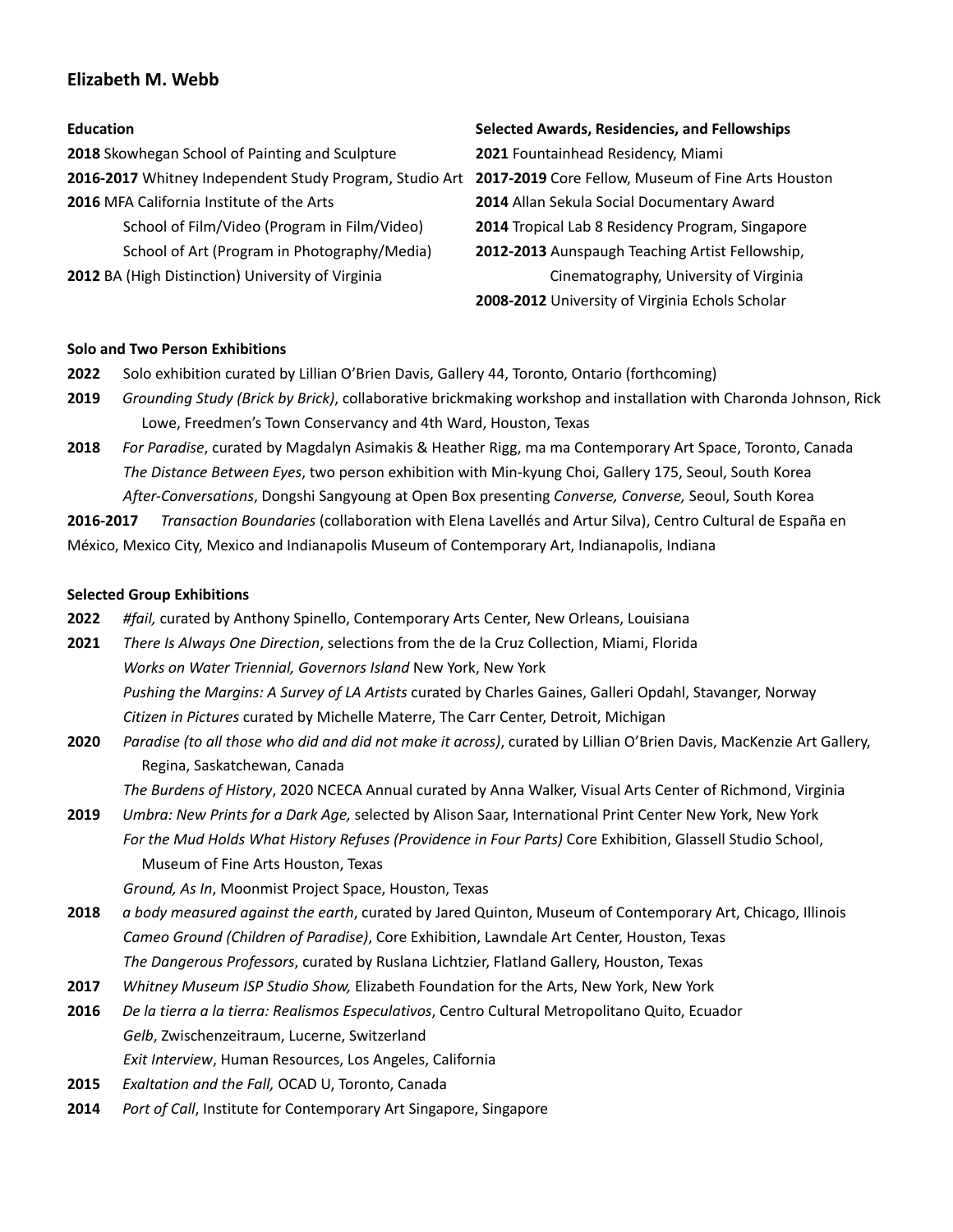### **Selected Screenings**

- **2022** Birmingham Museum of Art, Birmingham, Alabama (forthcoming) Royal Bank Cinema, The University of British Columbia, Vancouver, British Columbia Jule Collins Smith Museum of Fine Art, Auburn, Alabama
- **2021** Prismatic Ground Film Festival, New York, New York *Kurzfilme von Lisa Truttmann (2013-2020)*, Studio Molière, Vienna, Austria
- **2020** *Citizen in Pictures* presented by Creatively Speaking and The Carr Center, Detroit, Michigan *Short Documentaries on Identity: CheapCuts Retrospective*, Vigo Museum of Contemporary Art Vigo, Spain
- **2019** GoldenPixelCoop at Now Instant Image Hall, Los Angeles, California Core Residency Films, Museum of Fine Arts, Houston, Texas Skowhegan Two Channel Video Festival, New York, New York
- **2018** *Through Her Eyes: Contemporary Shorts by Women of Color*, Brooklyn Academy of Music BAM, Brooklyn, New York Weißes Licht Short Film Program, Metro Kinokulturhaus, Vienna, Austria
- **2017** *SuperNatural*, The African American Museum in Philadelphia, Pennsylvania New Filmmakers New York, Anthology Film Archives, New York, New York BlackStar Film Festival, Philadelphia, Pennsylvania
- **2016** Vienna International Film Festival (Viennale), Austria November Film Festival, London, United Kingdom *#NewGlobalMatriarchy, "The Set Speaks,"* ACRE TV, Chicago, Illinois Stuttgarter Filmwinter Festival: Expanded Media, International Short Film Competition, Stuttgart, Germany
- **2012** *This is my day, my night, and my story*, Tama Art University, Tokyo, Japan

# **Publications**

- **2023** Co-editor with Daniela Alvarez and Roberta Uno, *FUTURE/PRESENT: Culture in a Changing America* anthology (Duke University Press, forthcoming)
- **2020** Contributor, *A Call for a Cultural New Deal for Cultural and Racial Justice,* collaboratively written with Michele Kumi Baer, Jeff Chang, María López De León, Tara Dorabji, Kassandra Khalil, Lori Pourier, Favianna Rodriguez, Nayantara Sen, Carlton Turner, and Roberta Uno
- **2018** Contributor, *Weak and False and Full of Holes,* conversation with Ashley Hunt for his project *Degrees of Visibility* at Contemporary Arts Museum Houston, Houston, Texas

Contributor, "Notes on Negro Progress", *Theaster Gates: How to Build a House Museum* exhibition catalog

### **Selected Press and Exhibition Catalogs**

- **2020** Anna Walker, *The Burdens of History*, NCECA exhibition catalog Natilee Harren, Joseph Havel, and Mary Leclère, "Fellow Feeling," *Art and Education*
- **2019** Olivia Tallet, "Houston's historic Freedmen's Town send messages in bricks to the future," *Houston Chronicle*
- **2018** Renée Reizman, "Artists Make the Earth Their Canvas at the MCA," *Chicago Mag* Balasz Takac, "Encounters of The Body and The Earth at MCA Chicago," *Widewalls* Rachel Wine, "Dialogue on race opens new Toronto art gallery," *The Globe and Mail* Editor's Pick: Elizabeth M. Webb's For Paradise at ma ma contemporary art space, *CanadianArt*

# **Selected Artist Lectures**

**2022** Birmingham Museum of Art (forthcoming)